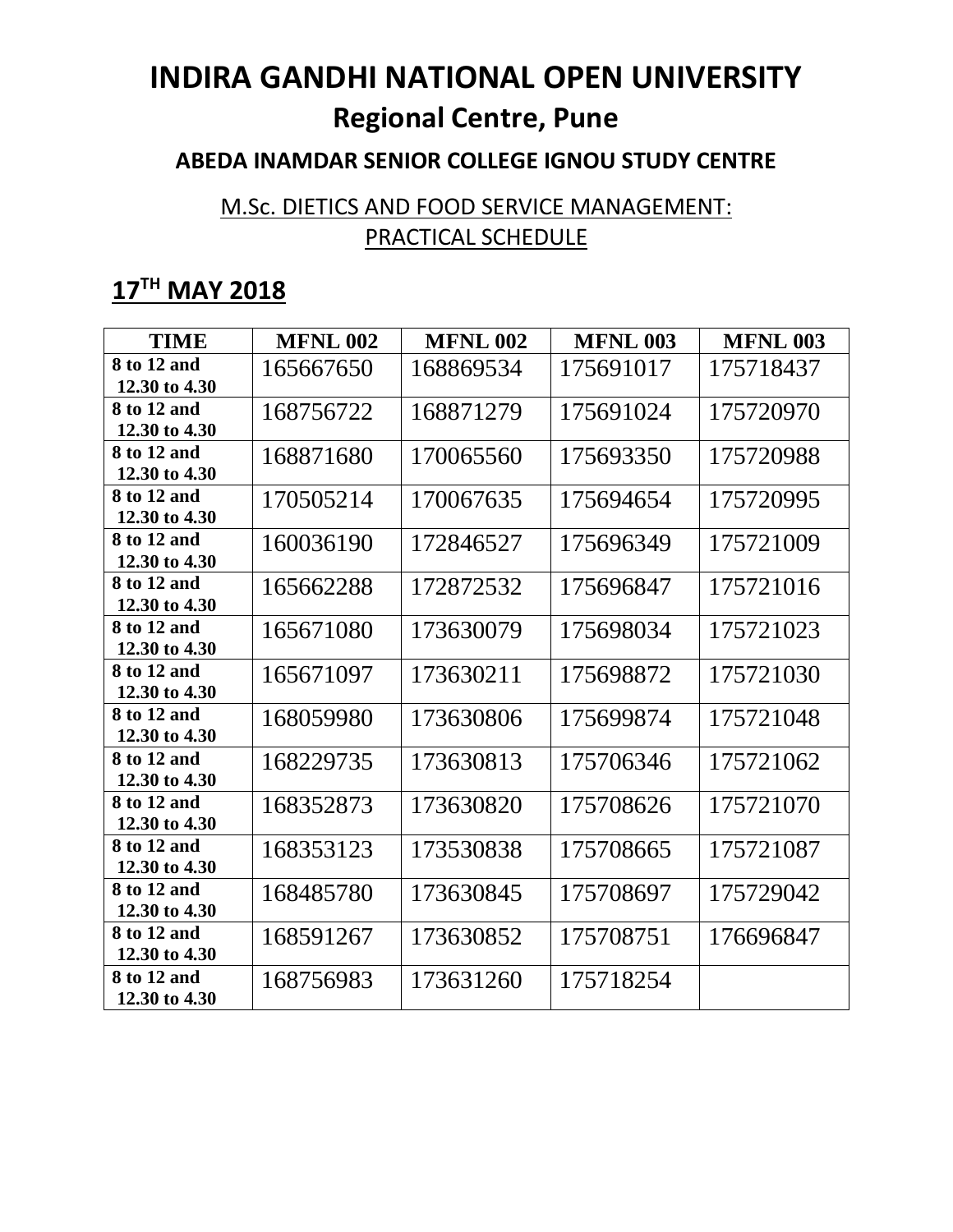#### **ABEDA INAMDAR SENIOR COLLEGE IGNOU STUDY CENTRE**

### M.Sc. DIETICS AND FOOD SERVICE MANAGEMENT: PRACTICAL SCHEDULE

| <b>TIME</b>                  | <b>MFNL 002</b> | <b>MFNL 002</b> | <b>MFNL 003</b> | <b>MFNL 003</b> |
|------------------------------|-----------------|-----------------|-----------------|-----------------|
| 8 to 12 and<br>12.30 to 4.30 | 165667650       | 168869534       | 175691017       | 175718437       |
| 8 to 12 and<br>12.30 to 4.30 | 168756722       | 168871279       | 175691024       | 175720970       |
| 8 to 12 and<br>12.30 to 4.30 | 168871680       | 170065560       | 175693350       | 175720988       |
| 8 to 12 and<br>12.30 to 4.30 | 170505214       | 170067635       | 175694654       | 175720995       |
| 8 to 12 and<br>12.30 to 4.30 | 160036190       | 172846527       | 175696349       | 175721009       |
| 8 to 12 and<br>12.30 to 4.30 | 165662288       | 172872532       | 175696847       | 175721016       |
| 8 to 12 and<br>12.30 to 4.30 | 165671080       | 173630079       | 175698034       | 175721023       |
| 8 to 12 and<br>12.30 to 4.30 | 165671097       | 173630211       | 175698872       | 175721030       |
| 8 to 12 and<br>12.30 to 4.30 | 168059980       | 173630806       | 175699874       | 175721048       |
| 8 to 12 and<br>12.30 to 4.30 | 168229735       | 173630813       | 175706346       | 175721062       |
| 8 to 12 and<br>12.30 to 4.30 | 168352873       | 173630820       | 175708626       | 175721070       |
| 8 to 12 and<br>12.30 to 4.30 | 168353123       | 173530838       | 175708665       | 175721087       |
| 8 to 12 and<br>12.30 to 4.30 | 168485780       | 173630845       | 175708697       | 175729042       |
| 8 to 12 and<br>12.30 to 4.30 | 168591267       | 173630852       | 175708751       | 176696847       |
| 8 to 12 and<br>12.30 to 4.30 | 168756983       | 173631260       | 175718254       |                 |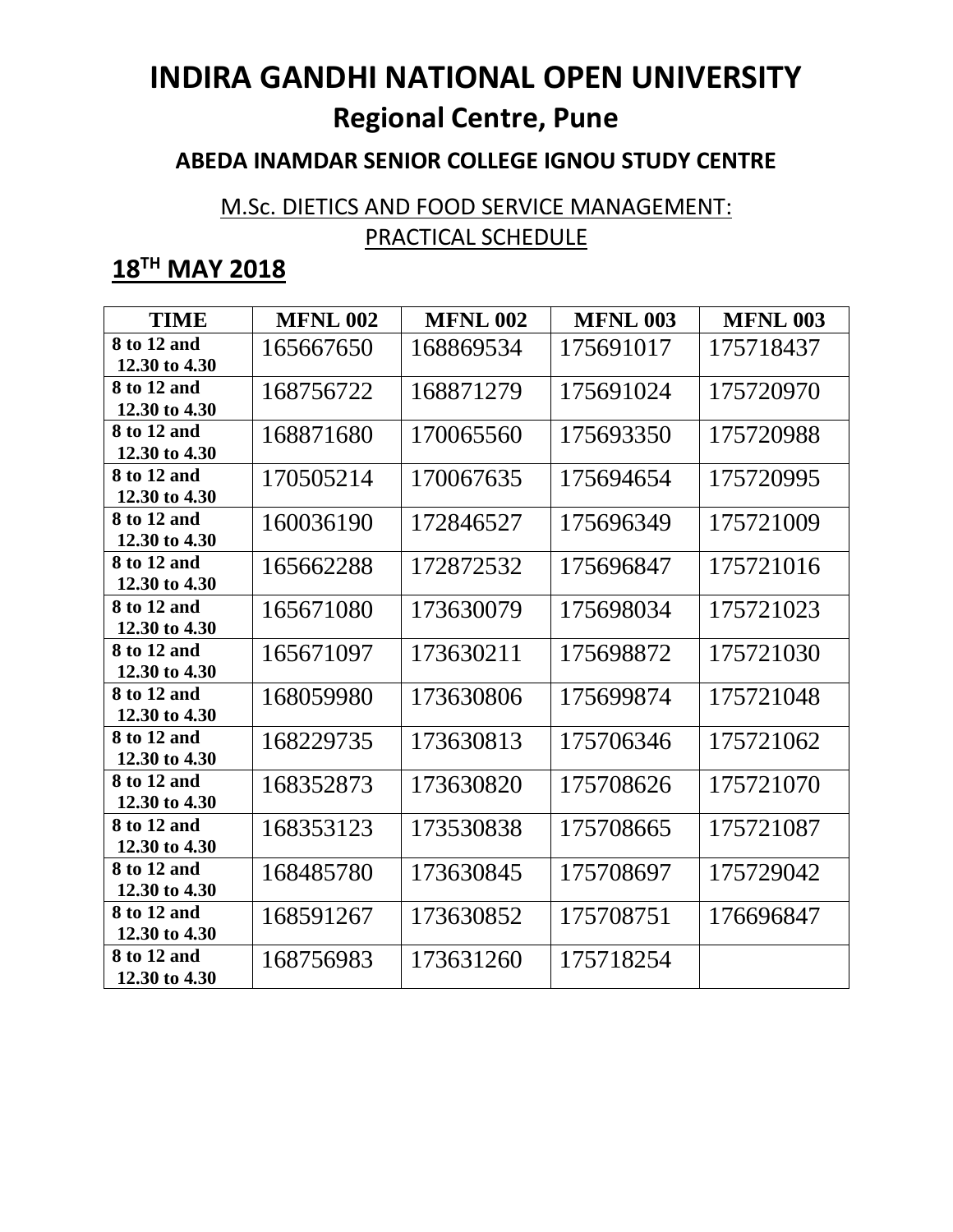#### **ABEDA INAMDAR SENIOR COLLEGE IGNOU STUDY CENTRE**

### M.Sc. DIETICS AND FOOD SERVICE MANAGEMENT: PRACTICAL SCHEDULE

| <b>TIME</b>                  | <b>MFNL 002</b> | <b>MFNL 002</b> | <b>MFNL 003</b> | <b>MFNL 003</b> |
|------------------------------|-----------------|-----------------|-----------------|-----------------|
| 8 to 12 and<br>12.30 to 4.30 | 165667650       | 168869534       | 175691017       | 175718437       |
| 8 to 12 and<br>12.30 to 4.30 | 168756722       | 168871279       | 175691024       | 175720970       |
| 8 to 12 and<br>12.30 to 4.30 | 168871680       | 170065560       | 175693350       | 175720988       |
| 8 to 12 and<br>12.30 to 4.30 | 170505214       | 170067635       | 175694654       | 175720995       |
| 8 to 12 and<br>12.30 to 4.30 | 160036190       | 172846527       | 175696349       | 175721009       |
| 8 to 12 and<br>12.30 to 4.30 | 165662288       | 172872532       | 175696847       | 175721016       |
| 8 to 12 and<br>12.30 to 4.30 | 165671080       | 173630079       | 175698034       | 175721023       |
| 8 to 12 and<br>12.30 to 4.30 | 165671097       | 173630211       | 175698872       | 175721030       |
| 8 to 12 and<br>12.30 to 4.30 | 168059980       | 173630806       | 175699874       | 175721048       |
| 8 to 12 and<br>12.30 to 4.30 | 168229735       | 173630813       | 175706346       | 175721062       |
| 8 to 12 and<br>12.30 to 4.30 | 168352873       | 173630820       | 175708626       | 175721070       |
| 8 to 12 and<br>12.30 to 4.30 | 168353123       | 173530838       | 175708665       | 175721087       |
| 8 to 12 and<br>12.30 to 4.30 | 168485780       | 173630845       | 175708697       | 175729042       |
| 8 to 12 and<br>12.30 to 4.30 | 168591267       | 173630852       | 175708751       | 176696847       |
| 8 to 12 and<br>12.30 to 4.30 | 168756983       | 173631260       | 175718254       |                 |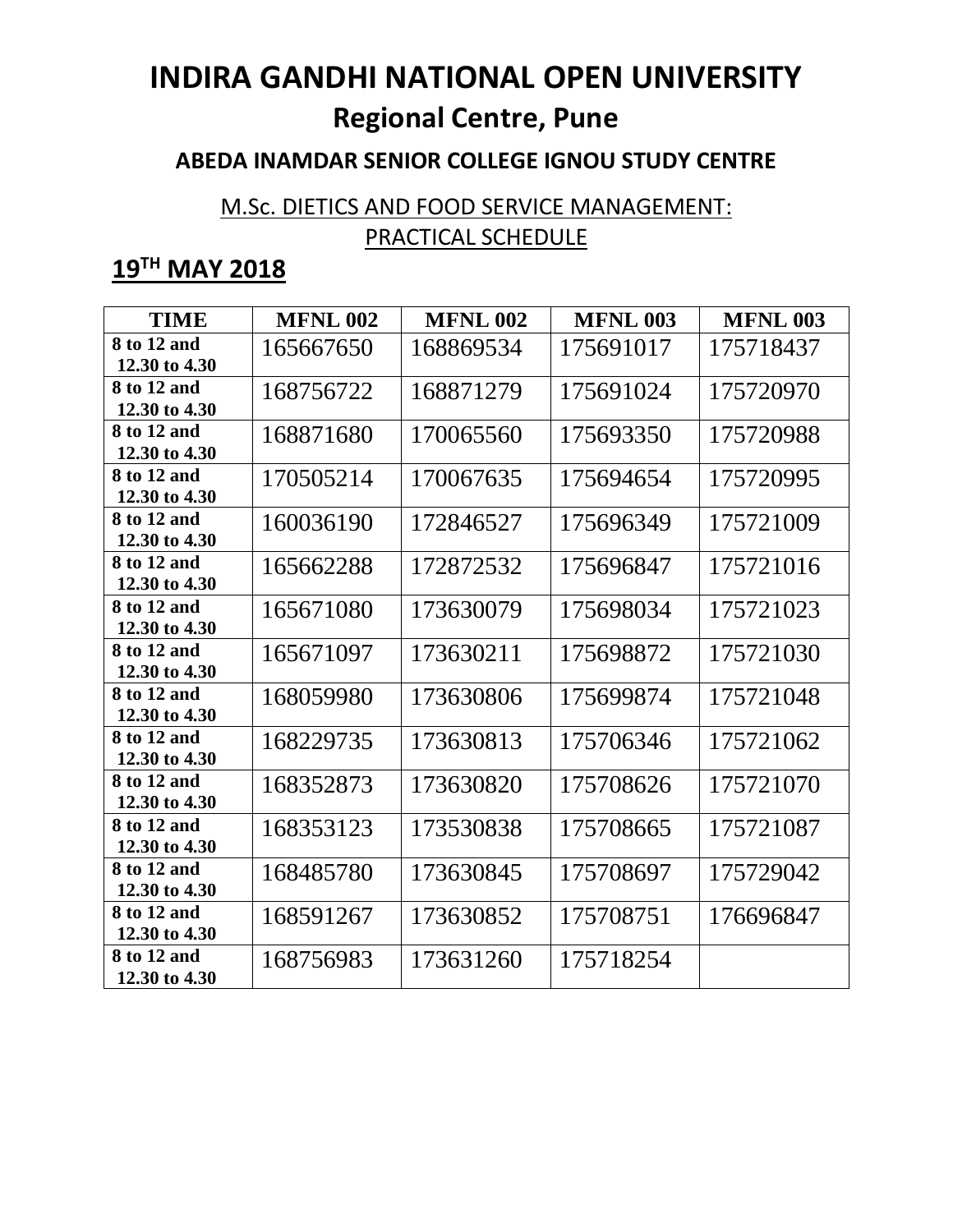#### **ABEDA INAMDAR SENIOR COLLEGE IGNOU STUDY CENTRE**

### M.Sc. DIETICS AND FOOD SERVICE MANAGEMENT: PRACTICAL SCHEDULE

| <b>TIME</b>                  | <b>MFNL 002</b> | <b>MFNL 002</b> | <b>MFNL 003</b> | <b>MFNL 003</b> |
|------------------------------|-----------------|-----------------|-----------------|-----------------|
| 8 to 12 and<br>12.30 to 4.30 | 165667650       | 168869534       | 175691017       | 175718437       |
| 8 to 12 and<br>12.30 to 4.30 | 168756722       | 168871279       | 175691024       | 175720970       |
| 8 to 12 and<br>12.30 to 4.30 | 168871680       | 170065560       | 175693350       | 175720988       |
| 8 to 12 and<br>12.30 to 4.30 | 170505214       | 170067635       | 175694654       | 175720995       |
| 8 to 12 and<br>12.30 to 4.30 | 160036190       | 172846527       | 175696349       | 175721009       |
| 8 to 12 and<br>12.30 to 4.30 | 165662288       | 172872532       | 175696847       | 175721016       |
| 8 to 12 and<br>12.30 to 4.30 | 165671080       | 173630079       | 175698034       | 175721023       |
| 8 to 12 and<br>12.30 to 4.30 | 165671097       | 173630211       | 175698872       | 175721030       |
| 8 to 12 and<br>12.30 to 4.30 | 168059980       | 173630806       | 175699874       | 175721048       |
| 8 to 12 and<br>12.30 to 4.30 | 168229735       | 173630813       | 175706346       | 175721062       |
| 8 to 12 and<br>12.30 to 4.30 | 168352873       | 173630820       | 175708626       | 175721070       |
| 8 to 12 and<br>12.30 to 4.30 | 168353123       | 173530838       | 175708665       | 175721087       |
| 8 to 12 and<br>12.30 to 4.30 | 168485780       | 173630845       | 175708697       | 175729042       |
| 8 to 12 and<br>12.30 to 4.30 | 168591267       | 173630852       | 175708751       | 176696847       |
| 8 to 12 and<br>12.30 to 4.30 | 168756983       | 173631260       | 175718254       |                 |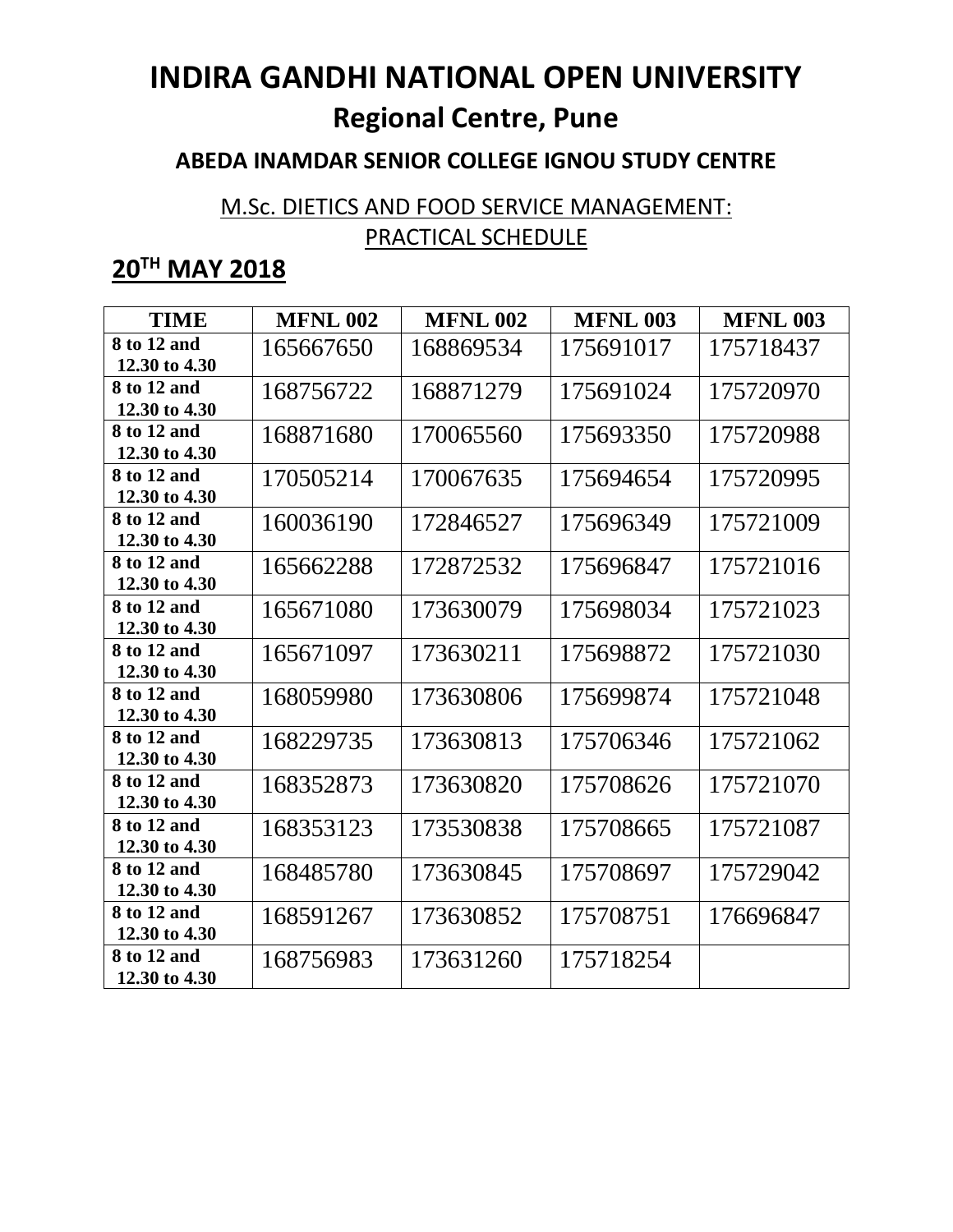#### **ABEDA INAMDAR SENIOR COLLEGE IGNOU STUDY CENTRE**

### M.Sc. DIETICS AND FOOD SERVICE MANAGEMENT: PRACTICAL SCHEDULE

## **21st MAY 2018**

| <b>TIME</b>                  | <b>MFNL 002</b> | <b>MFNL 002</b> | <b>MFNL 003</b> | <b>MFNL 003</b> |
|------------------------------|-----------------|-----------------|-----------------|-----------------|
| 8 to 12 and<br>12.30 to 4.30 | 165667650       | 168869534       | 175691017       | 175718437       |
| 8 to 12 and<br>12.30 to 4.30 | 168756722       | 168871279       | 175691024       | 175720970       |
| 8 to 12 and<br>12.30 to 4.30 | 168871680       | 170065560       | 175693350       | 175720988       |
| 8 to 12 and<br>12.30 to 4.30 | 170505214       | 170067635       | 175694654       | 175720995       |
| 8 to 12 and<br>12.30 to 4.30 | 160036190       | 172846527       | 175696349       | 175721009       |
| 8 to 12 and<br>12.30 to 4.30 | 165662288       | 172872532       | 175696847       | 175721016       |
| 8 to 12 and<br>12.30 to 4.30 | 165671080       | 173630079       | 175698034       | 175721023       |
| 8 to 12 and<br>12.30 to 4.30 | 165671097       | 173630211       | 175698872       | 175721030       |
| 8 to 12 and<br>12.30 to 4.30 | 168059980       | 173630806       | 175699874       | 175721048       |
| 8 to 12 and<br>12.30 to 4.30 | 168229735       | 173630813       | 175706346       | 175721062       |
| 8 to 12 and<br>12.30 to 4.30 | 168352873       | 173630820       | 175708626       | 175721070       |
| 8 to 12 and<br>12.30 to 4.30 | 168353123       | 173530838       | 175708665       | 175721087       |
| 8 to 12 and<br>12.30 to 4.30 | 168485780       | 173630845       | 175708697       | 175729042       |
| 8 to 12 and<br>12.30 to 4.30 | 168591267       | 173630852       | 175708751       | 176696847       |
| 8 to 12 and<br>12.30 to 4.30 | 168756983       | 173631260       | 175718254       |                 |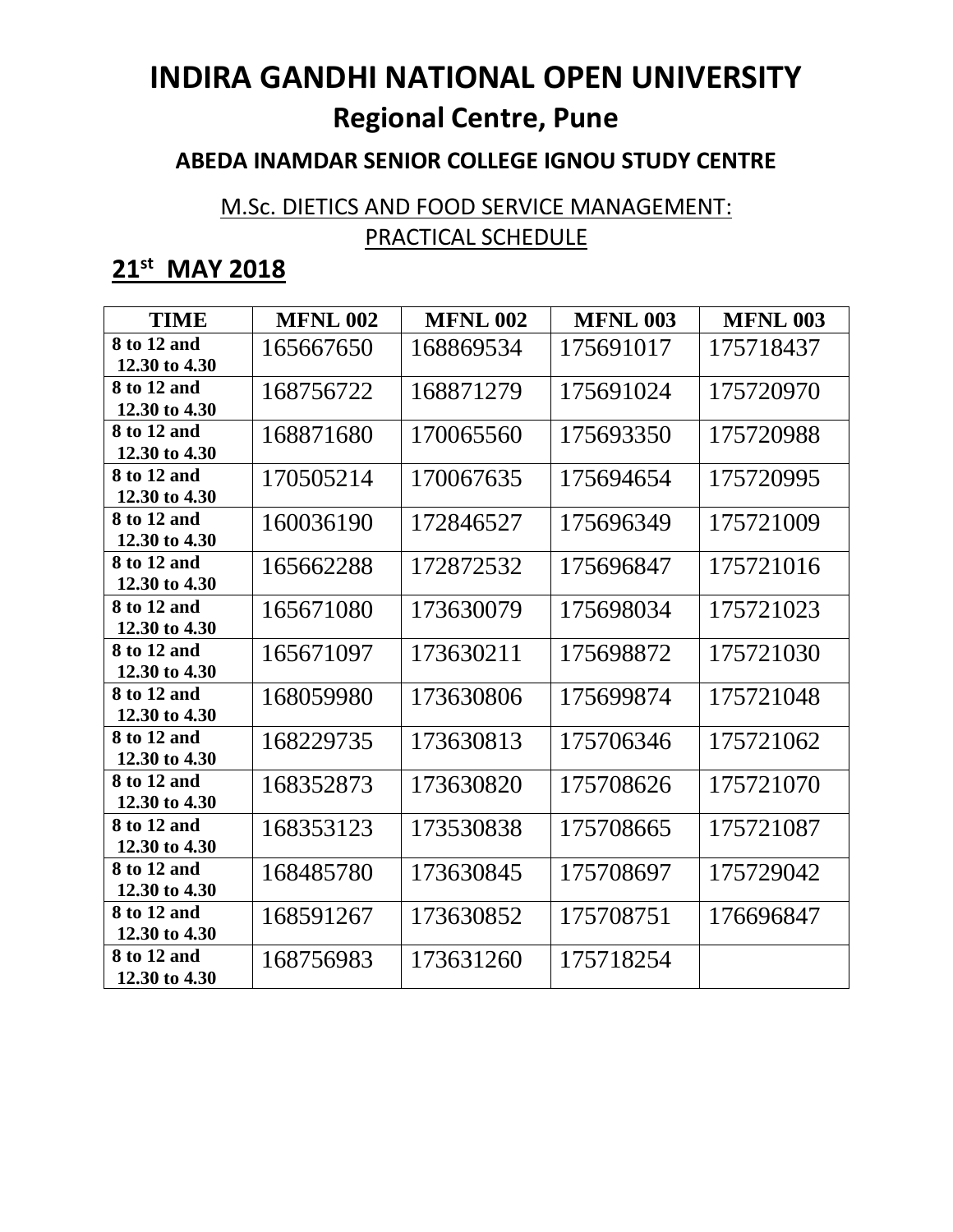#### **ABEDA INAMDAR SENIOR COLLEGE IGNOU STUDY CENTRE**

### M.Sc. DIETICS AND FOOD SERVICE MANAGEMENT: PRACTICAL SCHEDULE

## **22 nd MAY 2018**

| <b>TIME</b>                  | <b>MFNL 002</b> | <b>MFNL 002</b> | <b>MFNL 003</b> | <b>MFNL 003</b> |
|------------------------------|-----------------|-----------------|-----------------|-----------------|
| 8 to 12 and<br>12.30 to 4.30 | 165667650       | 168869534       | 175691017       | 175718437       |
| 8 to 12 and<br>12.30 to 4.30 | 168756722       | 168871279       | 175691024       | 175720970       |
| 8 to 12 and<br>12.30 to 4.30 | 168871680       | 170065560       | 175693350       | 175720988       |
| 8 to 12 and<br>12.30 to 4.30 | 170505214       | 170067635       | 175694654       | 175720995       |
| 8 to 12 and<br>12.30 to 4.30 | 160036190       | 172846527       | 175696349       | 175721009       |
| 8 to 12 and<br>12.30 to 4.30 | 165662288       | 172872532       | 175696847       | 175721016       |
| 8 to 12 and<br>12.30 to 4.30 | 165671080       | 173630079       | 175698034       | 175721023       |
| 8 to 12 and<br>12.30 to 4.30 | 165671097       | 173630211       | 175698872       | 175721030       |
| 8 to 12 and<br>12.30 to 4.30 | 168059980       | 173630806       | 175699874       | 175721048       |
| 8 to 12 and<br>12.30 to 4.30 | 168229735       | 173630813       | 175706346       | 175721062       |
| 8 to 12 and<br>12.30 to 4.30 | 168352873       | 173630820       | 175708626       | 175721070       |
| 8 to 12 and<br>12.30 to 4.30 | 168353123       | 173530838       | 175708665       | 175721087       |
| 8 to 12 and<br>12.30 to 4.30 | 168485780       | 173630845       | 175708697       | 175729042       |
| 8 to 12 and<br>12.30 to 4.30 | 168591267       | 173630852       | 175708751       | 176696847       |
| 8 to 12 and<br>12.30 to 4.30 | 168756983       | 173631260       | 175718254       |                 |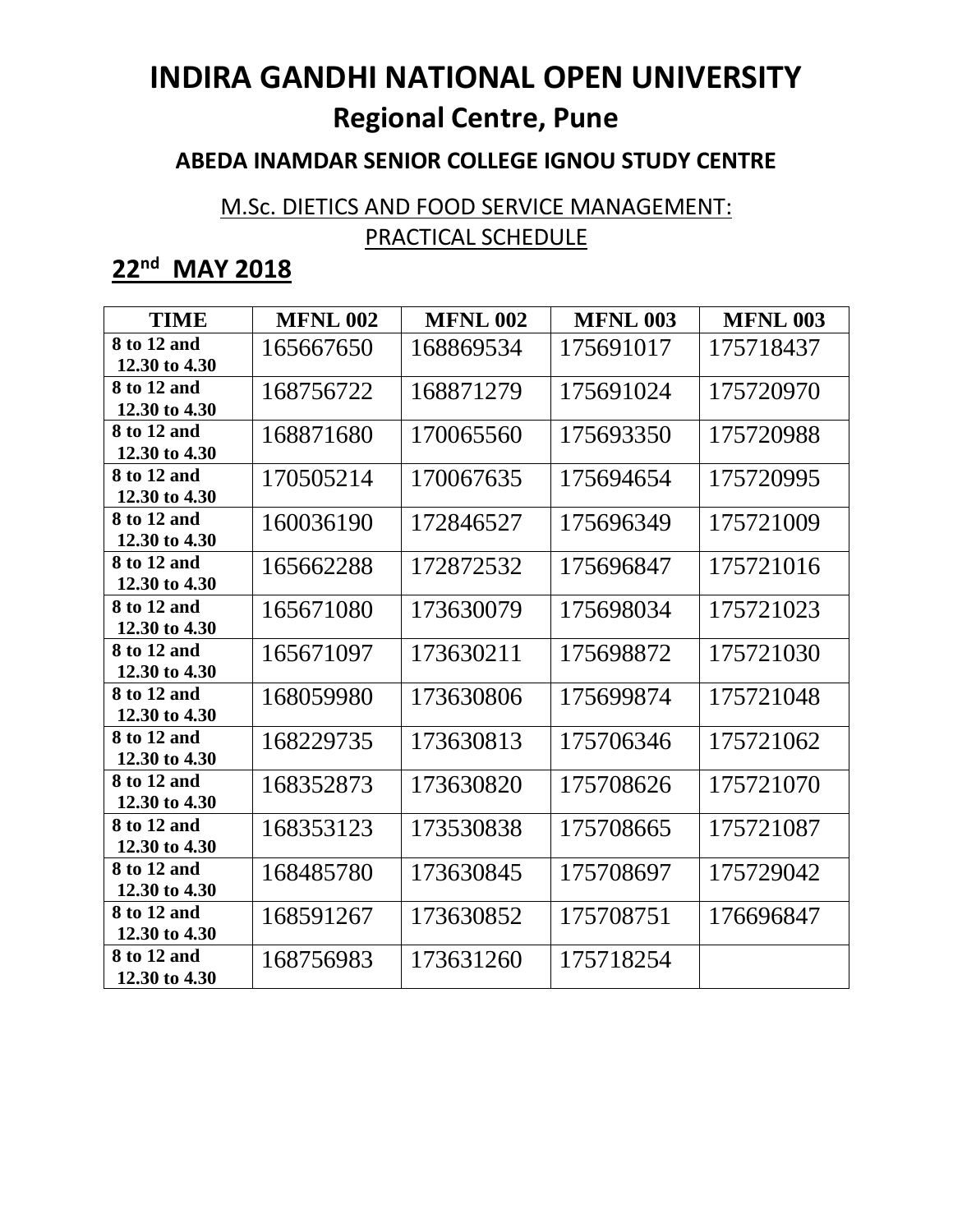#### **ABEDA INAMDAR SENIOR COLLEGE IGNOU STUDY CENTRE**

### M.Sc. DIETICS AND FOOD SERVICE MANAGEMENT: PRACTICAL SCHEDULE

## **23rd MAY 2018**

| <b>TIME</b>                  | <b>MFNL 002</b> | <b>MFNL 002</b> | <b>MFNL 003</b> | <b>MFNL 003</b> |
|------------------------------|-----------------|-----------------|-----------------|-----------------|
| 8 to 12 and<br>12.30 to 4.30 | 165667650       | 168869534       | 175691017       | 175718437       |
| 8 to 12 and<br>12.30 to 4.30 | 168756722       | 168871279       | 175691024       | 175720970       |
| 8 to 12 and<br>12.30 to 4.30 | 168871680       | 170065560       | 175693350       | 175720988       |
| 8 to 12 and<br>12.30 to 4.30 | 170505214       | 170067635       | 175694654       | 175720995       |
| 8 to 12 and<br>12.30 to 4.30 | 160036190       | 172846527       | 175696349       | 175721009       |
| 8 to 12 and<br>12.30 to 4.30 | 165662288       | 172872532       | 175696847       | 175721016       |
| 8 to 12 and<br>12.30 to 4.30 | 165671080       | 173630079       | 175698034       | 175721023       |
| 8 to 12 and<br>12.30 to 4.30 | 165671097       | 173630211       | 175698872       | 175721030       |
| 8 to 12 and<br>12.30 to 4.30 | 168059980       | 173630806       | 175699874       | 175721048       |
| 8 to 12 and<br>12.30 to 4.30 | 168229735       | 173630813       | 175706346       | 175721062       |
| 8 to 12 and<br>12.30 to 4.30 | 168352873       | 173630820       | 175708626       | 175721070       |
| 8 to 12 and<br>12.30 to 4.30 | 168353123       | 173530838       | 175708665       | 175721087       |
| 8 to 12 and<br>12.30 to 4.30 | 168485780       | 173630845       | 175708697       | 175729042       |
| 8 to 12 and<br>12.30 to 4.30 | 168591267       | 173630852       | 175708751       | 176696847       |
| 8 to 12 and<br>12.30 to 4.30 | 168756983       | 173631260       | 175718254       |                 |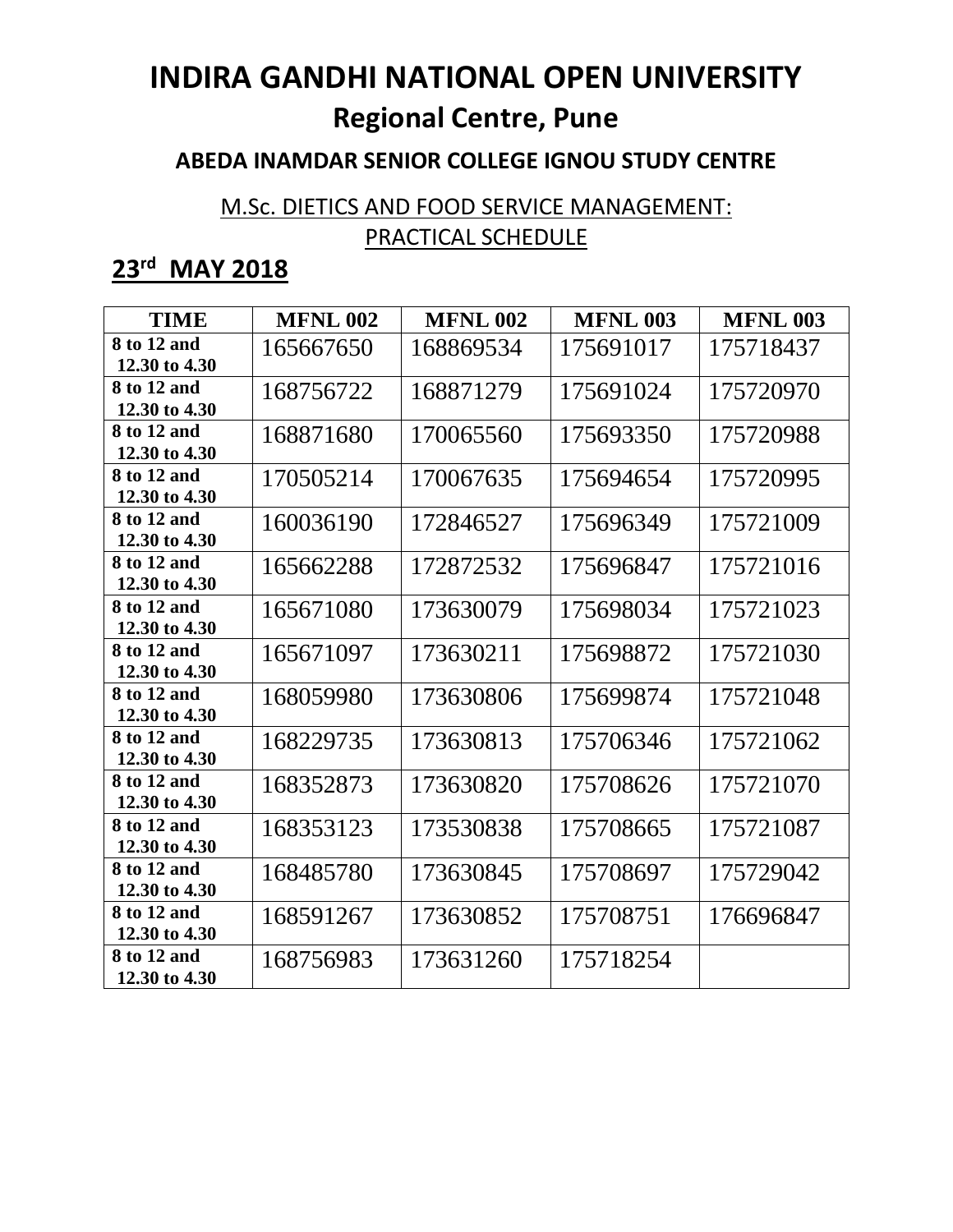#### **ABEDA INAMDAR SENIOR COLLEGE IGNOU STUDY CENTRE**

### M.Sc. DIETICS AND FOOD SERVICE MANAGEMENT: PRACTICAL SCHEDULE

| <b>TIME</b>                  | <b>MFNL 002</b> | <b>MFNL 002</b> | <b>MFNL 003</b> | <b>MFNL 003</b> |
|------------------------------|-----------------|-----------------|-----------------|-----------------|
| 8 to 12 and<br>12.30 to 4.30 | 175718437       | 165667650       | 168869534       | 175691017       |
| 8 to 12 and<br>12.30 to 4.30 | 175720970       | 168756722       | 168871279       | 175691024       |
| 8 to 12 and<br>12.30 to 4.30 | 175720988       | 168871680       | 170065560       | 175693350       |
| 8 to 12 and<br>12.30 to 4.30 | 175720995       | 170505214       | 170067635       | 175694654       |
| 8 to 12 and<br>12.30 to 4.30 | 175721009       | 160036190       | 172846527       | 175696349       |
| 8 to 12 and<br>12.30 to 4.30 | 175721016       | 165662288       | 172872532       | 175696847       |
| 8 to 12 and<br>12.30 to 4.30 | 175721023       | 165671080       | 173630079       | 175698034       |
| 8 to 12 and<br>12.30 to 4.30 | 175721030       | 165671097       | 173630211       | 175698872       |
| 8 to 12 and<br>12.30 to 4.30 | 175721048       | 168059980       | 173630806       | 175699874       |
| 8 to 12 and<br>12.30 to 4.30 | 175721062       | 168229735       | 173630813       | 175706346       |
| 8 to 12 and<br>12.30 to 4.30 | 175721070       | 168352873       | 173630820       | 175708626       |
| 8 to 12 and<br>12.30 to 4.30 | 175721087       | 168353123       | 173530838       | 175708665       |
| 8 to 12 and<br>12.30 to 4.30 | 175729042       | 168485780       | 173630845       | 175708697       |
| 8 to 12 and<br>12.30 to 4.30 | 176696847       | 168591267       | 173630852       | 175708751       |
| 8 to 12 and<br>12.30 to 4.30 |                 | 168756983       | 173631260       | 175718254       |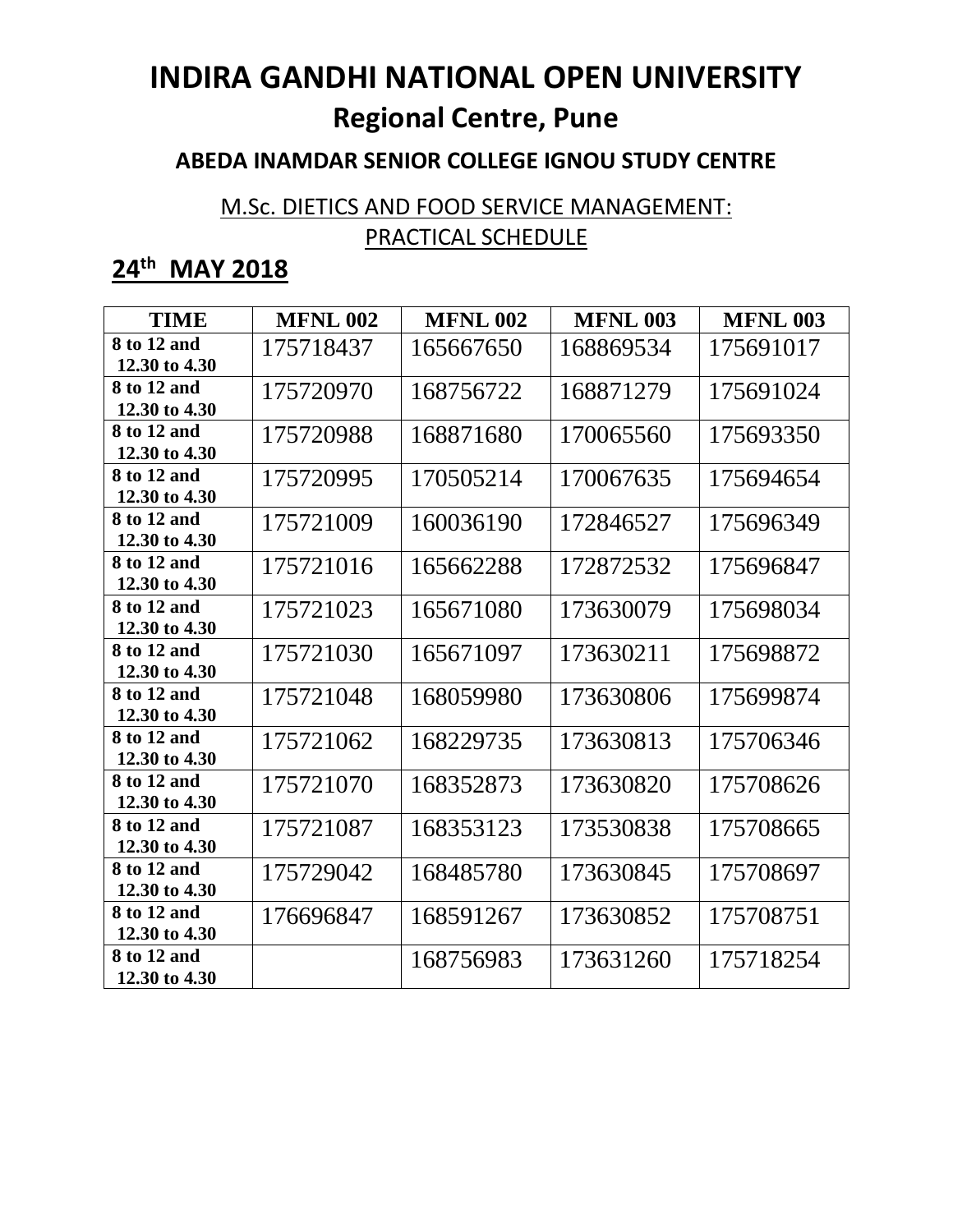#### **ABEDA INAMDAR SENIOR COLLEGE IGNOU STUDY CENTRE**

### M.Sc. DIETICS AND FOOD SERVICE MANAGEMENT: PRACTICAL SCHEDULE

| <b>TIME</b>                  | <b>MFNL 002</b> | <b>MFNL 002</b> | <b>MFNL 003</b> | <b>MFNL 003</b> |
|------------------------------|-----------------|-----------------|-----------------|-----------------|
| 8 to 12 and<br>12.30 to 4.30 | 175718437       | 165667650       | 168869534       | 175691017       |
| 8 to 12 and<br>12.30 to 4.30 | 175720970       | 168756722       | 168871279       | 175691024       |
| 8 to 12 and<br>12.30 to 4.30 | 175720988       | 168871680       | 170065560       | 175693350       |
| 8 to 12 and<br>12.30 to 4.30 | 175720995       | 170505214       | 170067635       | 175694654       |
| 8 to 12 and<br>12.30 to 4.30 | 175721009       | 160036190       | 172846527       | 175696349       |
| 8 to 12 and<br>12.30 to 4.30 | 175721016       | 165662288       | 172872532       | 175696847       |
| 8 to 12 and<br>12.30 to 4.30 | 175721023       | 165671080       | 173630079       | 175698034       |
| 8 to 12 and<br>12.30 to 4.30 | 175721030       | 165671097       | 173630211       | 175698872       |
| 8 to 12 and<br>12.30 to 4.30 | 175721048       | 168059980       | 173630806       | 175699874       |
| 8 to 12 and<br>12.30 to 4.30 | 175721062       | 168229735       | 173630813       | 175706346       |
| 8 to 12 and<br>12.30 to 4.30 | 175721070       | 168352873       | 173630820       | 175708626       |
| 8 to 12 and<br>12.30 to 4.30 | 175721087       | 168353123       | 173530838       | 175708665       |
| 8 to 12 and<br>12.30 to 4.30 | 175729042       | 168485780       | 173630845       | 175708697       |
| 8 to 12 and<br>12.30 to 4.30 | 176696847       | 168591267       | 173630852       | 175708751       |
| 8 to 12 and<br>12.30 to 4.30 |                 | 168756983       | 173631260       | 175718254       |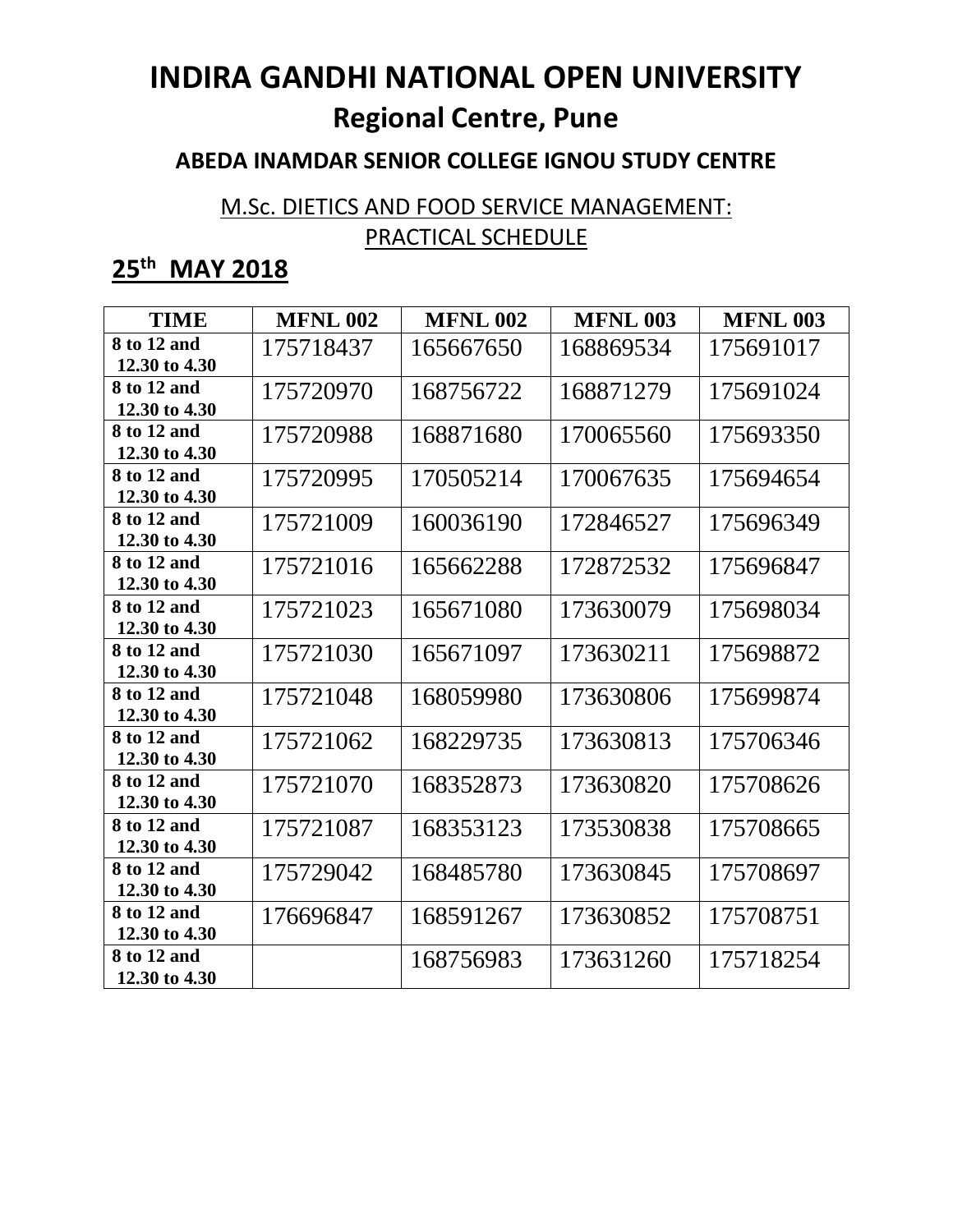#### **ABEDA INAMDAR SENIOR COLLEGE IGNOU STUDY CENTRE**

### M.Sc. DIETICS AND FOOD SERVICE MANAGEMENT: PRACTICAL SCHEDULE

| <b>TIME</b>                  | <b>MFNL 002</b> | <b>MFNL 002</b> | <b>MFNL 003</b> | <b>MFNL 003</b> |
|------------------------------|-----------------|-----------------|-----------------|-----------------|
| 8 to 12 and<br>12.30 to 4.30 | 175718437       | 165667650       | 168869534       | 175691017       |
| 8 to 12 and<br>12.30 to 4.30 | 175720970       | 168756722       | 168871279       | 175691024       |
| 8 to 12 and<br>12.30 to 4.30 | 175720988       | 168871680       | 170065560       | 175693350       |
| 8 to 12 and<br>12.30 to 4.30 | 175720995       | 170505214       | 170067635       | 175694654       |
| 8 to 12 and<br>12.30 to 4.30 | 175721009       | 160036190       | 172846527       | 175696349       |
| 8 to 12 and<br>12.30 to 4.30 | 175721016       | 165662288       | 172872532       | 175696847       |
| 8 to 12 and<br>12.30 to 4.30 | 175721023       | 165671080       | 173630079       | 175698034       |
| 8 to 12 and<br>12.30 to 4.30 | 175721030       | 165671097       | 173630211       | 175698872       |
| 8 to 12 and<br>12.30 to 4.30 | 175721048       | 168059980       | 173630806       | 175699874       |
| 8 to 12 and<br>12.30 to 4.30 | 175721062       | 168229735       | 173630813       | 175706346       |
| 8 to 12 and<br>12.30 to 4.30 | 175721070       | 168352873       | 173630820       | 175708626       |
| 8 to 12 and<br>12.30 to 4.30 | 175721087       | 168353123       | 173530838       | 175708665       |
| 8 to 12 and<br>12.30 to 4.30 | 175729042       | 168485780       | 173630845       | 175708697       |
| 8 to 12 and<br>12.30 to 4.30 | 176696847       | 168591267       | 173630852       | 175708751       |
| 8 to 12 and<br>12.30 to 4.30 |                 | 168756983       | 173631260       | 175718254       |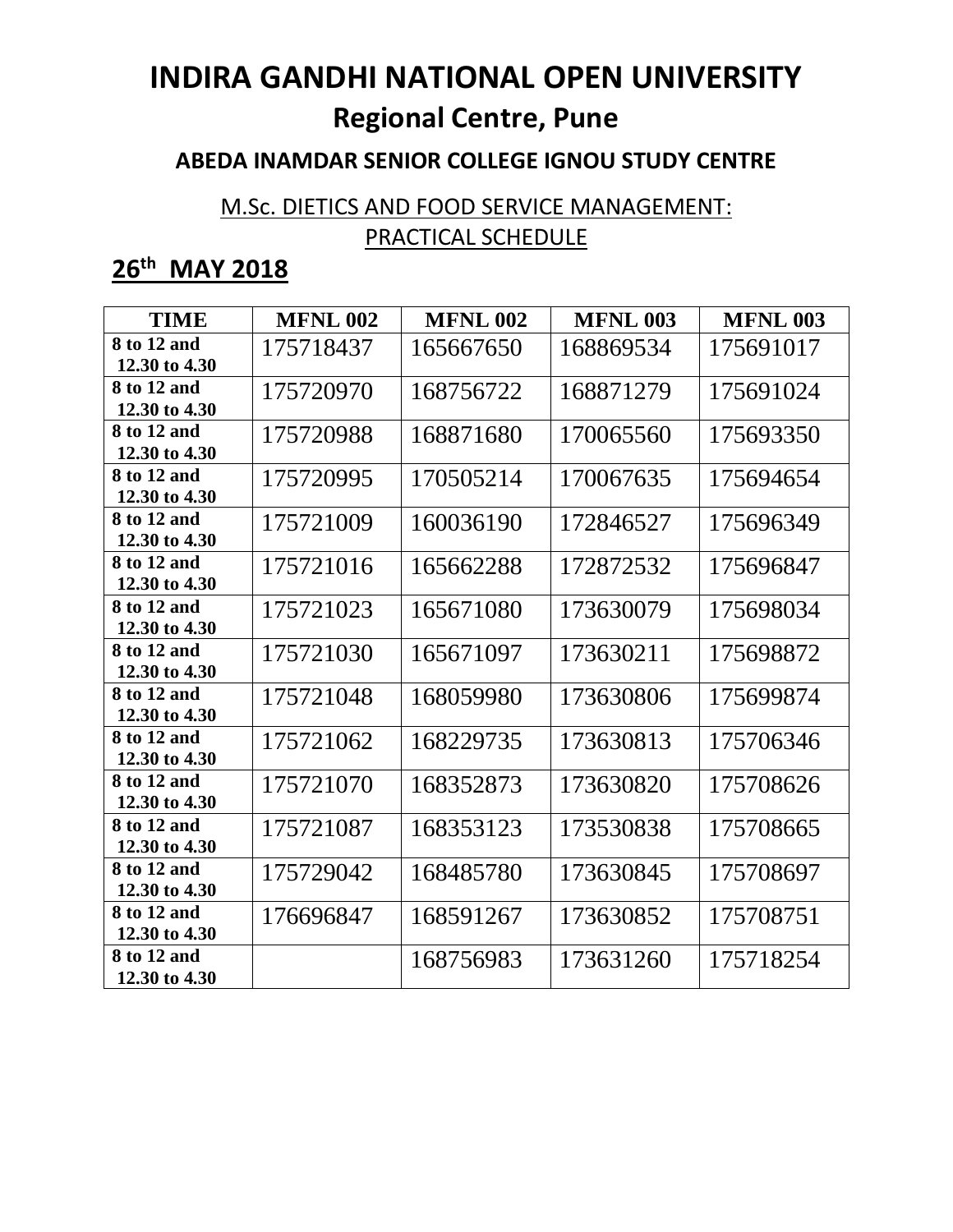#### **ABEDA INAMDAR SENIOR COLLEGE IGNOU STUDY CENTRE**

### M.Sc. DIETICS AND FOOD SERVICE MANAGEMENT: PRACTICAL SCHEDULE

| <b>TIME</b>                  | <b>MFNL 002</b> | <b>MFNL 002</b> | <b>MFNL 003</b> | <b>MFNL 003</b> |
|------------------------------|-----------------|-----------------|-----------------|-----------------|
| 8 to 12 and<br>12.30 to 4.30 | 175718437       | 165667650       | 168869534       | 175691017       |
| 8 to 12 and<br>12.30 to 4.30 | 175720970       | 168756722       | 168871279       | 175691024       |
| 8 to 12 and<br>12.30 to 4.30 | 175720988       | 168871680       | 170065560       | 175693350       |
| 8 to 12 and<br>12.30 to 4.30 | 175720995       | 170505214       | 170067635       | 175694654       |
| 8 to 12 and<br>12.30 to 4.30 | 175721009       | 160036190       | 172846527       | 175696349       |
| 8 to 12 and<br>12.30 to 4.30 | 175721016       | 165662288       | 172872532       | 175696847       |
| 8 to 12 and<br>12.30 to 4.30 | 175721023       | 165671080       | 173630079       | 175698034       |
| 8 to 12 and<br>12.30 to 4.30 | 175721030       | 165671097       | 173630211       | 175698872       |
| 8 to 12 and<br>12.30 to 4.30 | 175721048       | 168059980       | 173630806       | 175699874       |
| 8 to 12 and<br>12.30 to 4.30 | 175721062       | 168229735       | 173630813       | 175706346       |
| 8 to 12 and<br>12.30 to 4.30 | 175721070       | 168352873       | 173630820       | 175708626       |
| 8 to 12 and<br>12.30 to 4.30 | 175721087       | 168353123       | 173530838       | 175708665       |
| 8 to 12 and<br>12.30 to 4.30 | 175729042       | 168485780       | 173630845       | 175708697       |
| 8 to 12 and<br>12.30 to 4.30 | 176696847       | 168591267       | 173630852       | 175708751       |
| 8 to 12 and<br>12.30 to 4.30 |                 | 168756983       | 173631260       | 175718254       |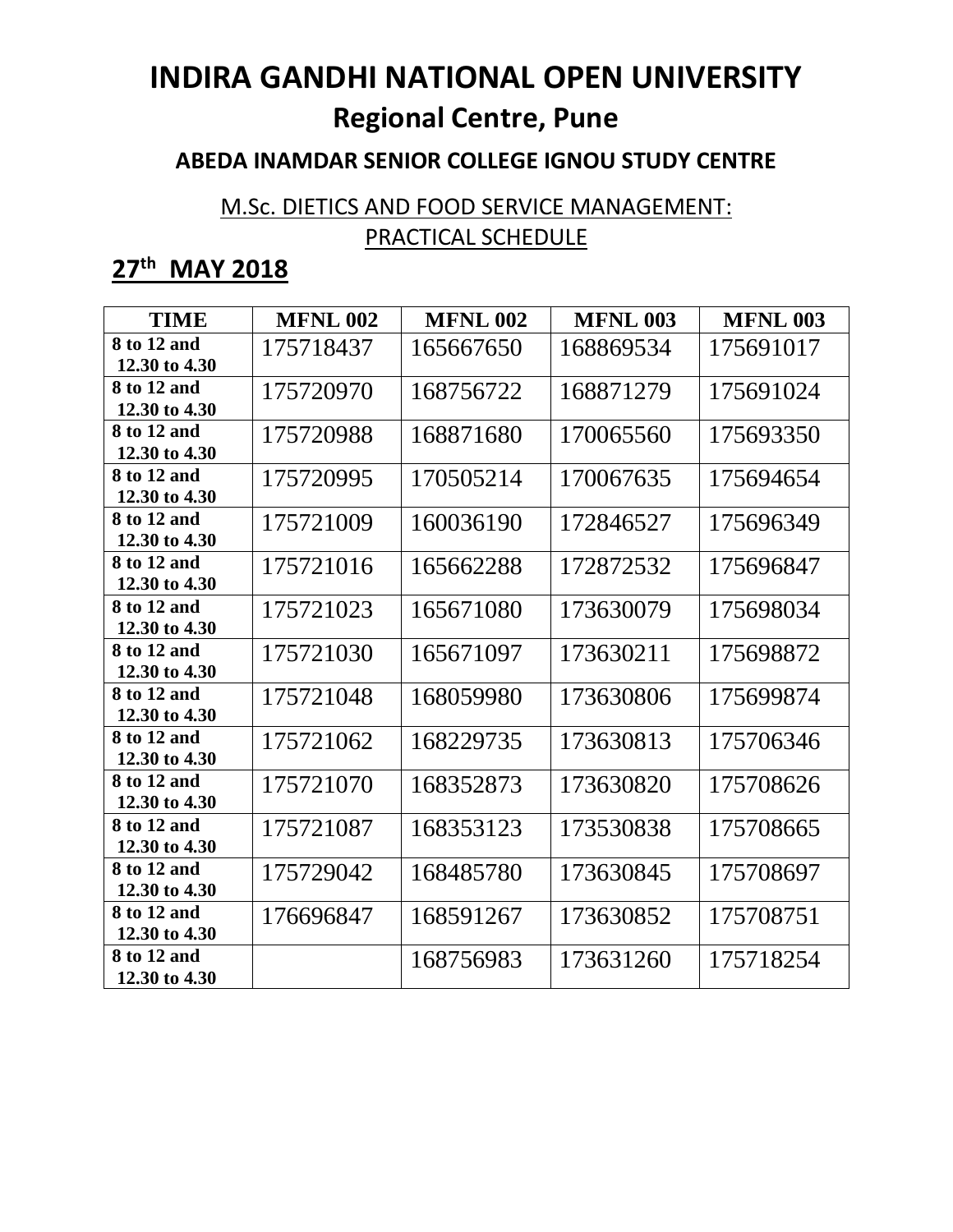#### **ABEDA INAMDAR SENIOR COLLEGE IGNOU STUDY CENTRE**

### M.Sc. DIETICS AND FOOD SERVICE MANAGEMENT: PRACTICAL SCHEDULE

| <b>TIME</b>                  | <b>MFNL 002</b> | <b>MFNL 002</b> | <b>MFNL 003</b> | <b>MFNL 003</b> |
|------------------------------|-----------------|-----------------|-----------------|-----------------|
| 8 to 12 and<br>12.30 to 4.30 | 175718437       | 165667650       | 168869534       | 175691017       |
| 8 to 12 and<br>12.30 to 4.30 | 175720970       | 168756722       | 168871279       | 175691024       |
| 8 to 12 and<br>12.30 to 4.30 | 175720988       | 168871680       | 170065560       | 175693350       |
| 8 to 12 and<br>12.30 to 4.30 | 175720995       | 170505214       | 170067635       | 175694654       |
| 8 to 12 and<br>12.30 to 4.30 | 175721009       | 160036190       | 172846527       | 175696349       |
| 8 to 12 and<br>12.30 to 4.30 | 175721016       | 165662288       | 172872532       | 175696847       |
| 8 to 12 and<br>12.30 to 4.30 | 175721023       | 165671080       | 173630079       | 175698034       |
| 8 to 12 and<br>12.30 to 4.30 | 175721030       | 165671097       | 173630211       | 175698872       |
| 8 to 12 and<br>12.30 to 4.30 | 175721048       | 168059980       | 173630806       | 175699874       |
| 8 to 12 and<br>12.30 to 4.30 | 175721062       | 168229735       | 173630813       | 175706346       |
| 8 to 12 and<br>12.30 to 4.30 | 175721070       | 168352873       | 173630820       | 175708626       |
| 8 to 12 and<br>12.30 to 4.30 | 175721087       | 168353123       | 173530838       | 175708665       |
| 8 to 12 and<br>12.30 to 4.30 | 175729042       | 168485780       | 173630845       | 175708697       |
| 8 to 12 and<br>12.30 to 4.30 | 176696847       | 168591267       | 173630852       | 175708751       |
| 8 to 12 and<br>12.30 to 4.30 |                 | 168756983       | 173631260       | 175718254       |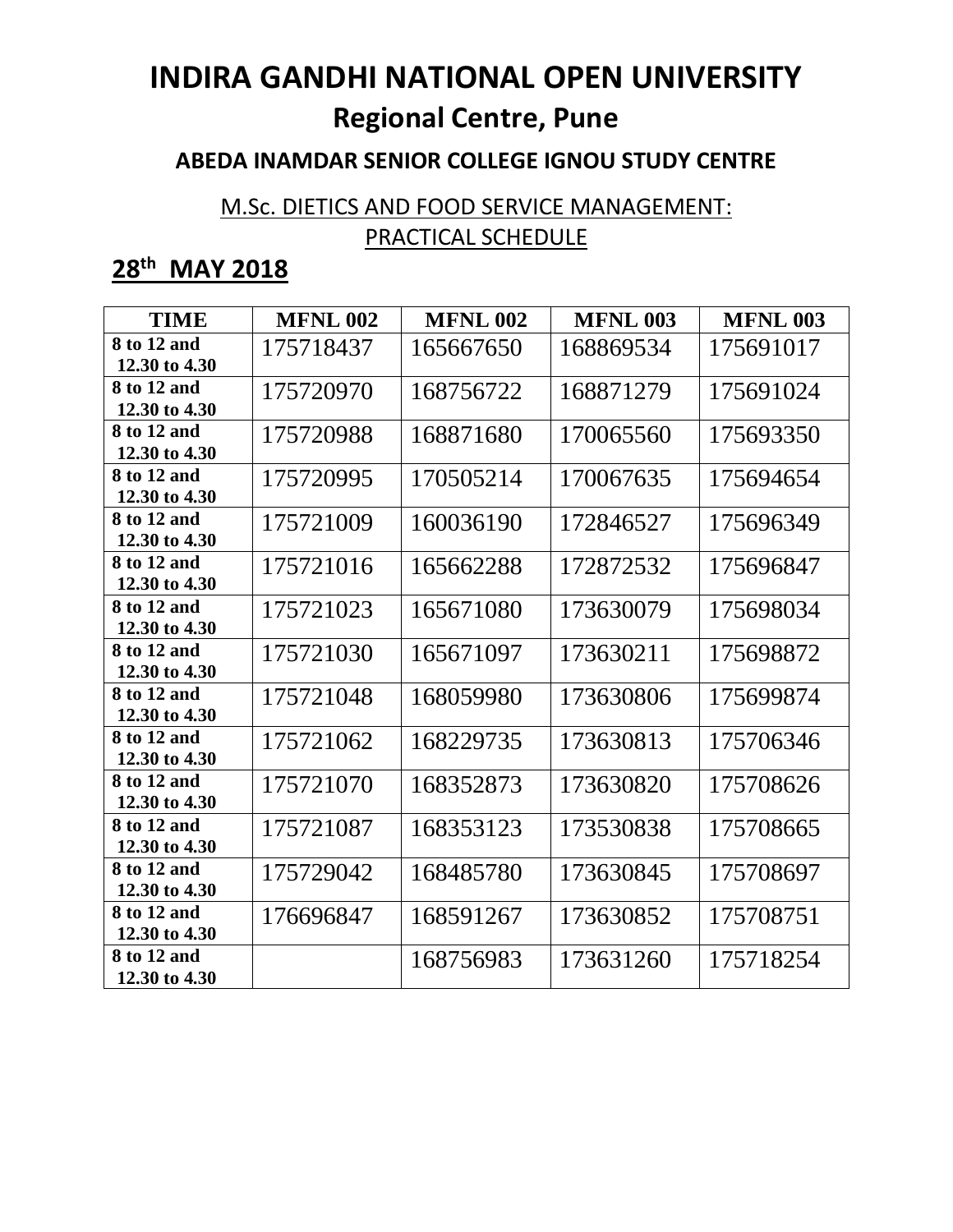#### **ABEDA INAMDAR SENIOR COLLEGE IGNOU STUDY CENTRE**

### M.Sc. DIETICS AND FOOD SERVICE MANAGEMENT: PRACTICAL SCHEDULE

| <b>TIME</b>                  | <b>MFNL 002</b> | <b>MFNL 002</b> | <b>MFNL 003</b> | <b>MFNL 003</b> |
|------------------------------|-----------------|-----------------|-----------------|-----------------|
| 8 to 12 and<br>12.30 to 4.30 | 175718437       | 165667650       | 168869534       | 175691017       |
| 8 to 12 and<br>12.30 to 4.30 | 175720970       | 168756722       | 168871279       | 175691024       |
| 8 to 12 and<br>12.30 to 4.30 | 175720988       | 168871680       | 170065560       | 175693350       |
| 8 to 12 and<br>12.30 to 4.30 | 175720995       | 170505214       | 170067635       | 175694654       |
| 8 to 12 and<br>12.30 to 4.30 | 175721009       | 160036190       | 172846527       | 175696349       |
| 8 to 12 and<br>12.30 to 4.30 | 175721016       | 165662288       | 172872532       | 175696847       |
| 8 to 12 and<br>12.30 to 4.30 | 175721023       | 165671080       | 173630079       | 175698034       |
| 8 to 12 and<br>12.30 to 4.30 | 175721030       | 165671097       | 173630211       | 175698872       |
| 8 to 12 and<br>12.30 to 4.30 | 175721048       | 168059980       | 173630806       | 175699874       |
| 8 to 12 and<br>12.30 to 4.30 | 175721062       | 168229735       | 173630813       | 175706346       |
| 8 to 12 and<br>12.30 to 4.30 | 175721070       | 168352873       | 173630820       | 175708626       |
| 8 to 12 and<br>12.30 to 4.30 | 175721087       | 168353123       | 173530838       | 175708665       |
| 8 to 12 and<br>12.30 to 4.30 | 175729042       | 168485780       | 173630845       | 175708697       |
| 8 to 12 and<br>12.30 to 4.30 | 176696847       | 168591267       | 173630852       | 175708751       |
| 8 to 12 and<br>12.30 to 4.30 |                 | 168756983       | 173631260       | 175718254       |